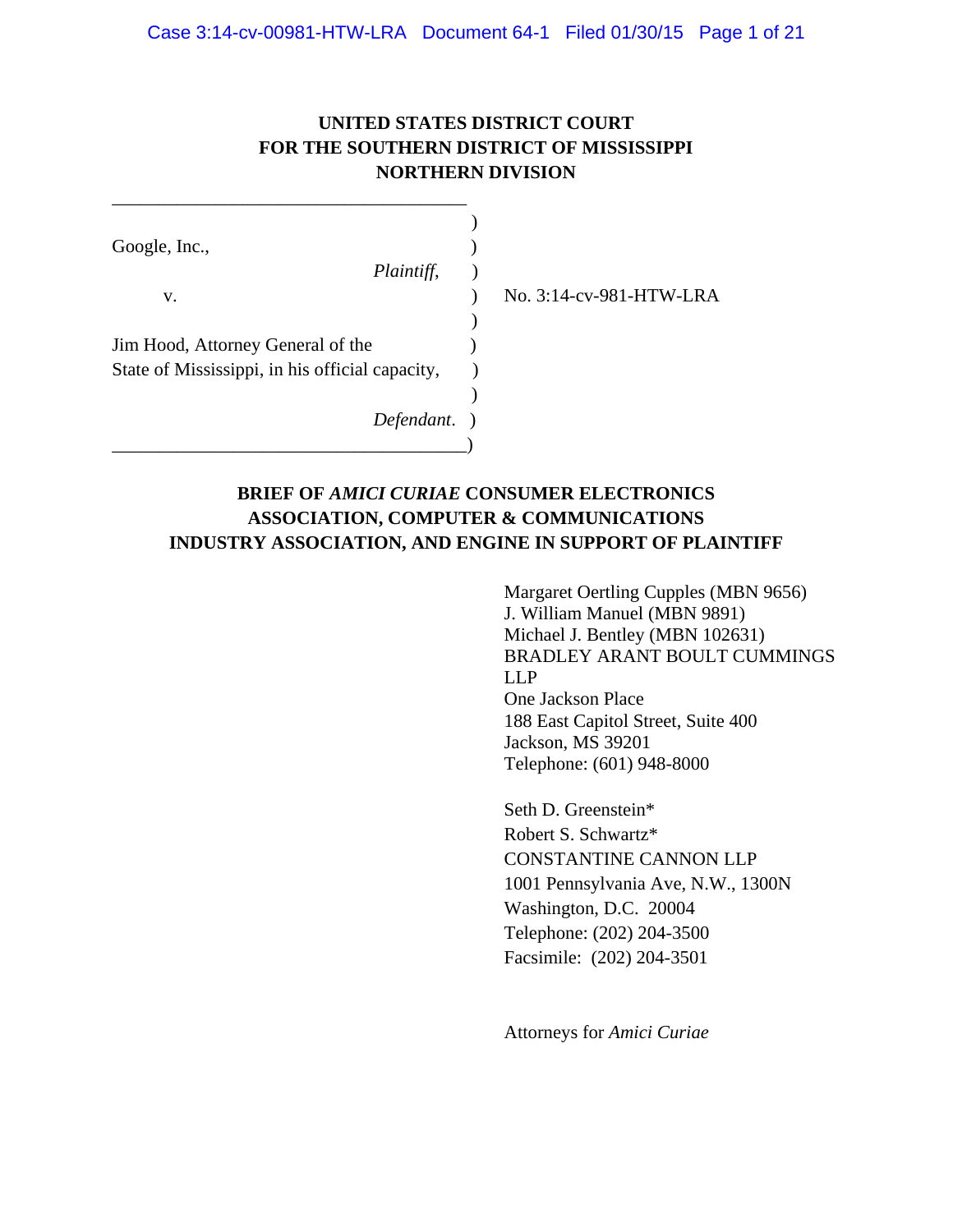### **CORPORATE DISCLOSURE STATEMENT**

The undersigned counsel for Consumer Electronics Association (CEA), Computer &

Communications Association (CCIA) and Engine states that neither of these associations has any parent corporation, and no publicly held corporation owns stock in the associations.

DATE: January 30, 2015 BRADLEY ARANT BOULT CUMMINGS LLP

By:  $s/Michael J. Bentley$ 

 Michael J. Bentley Attorney for *Amici Curiae*  Consumer Electronics Association, Computer & Communications Industry Association, and Engine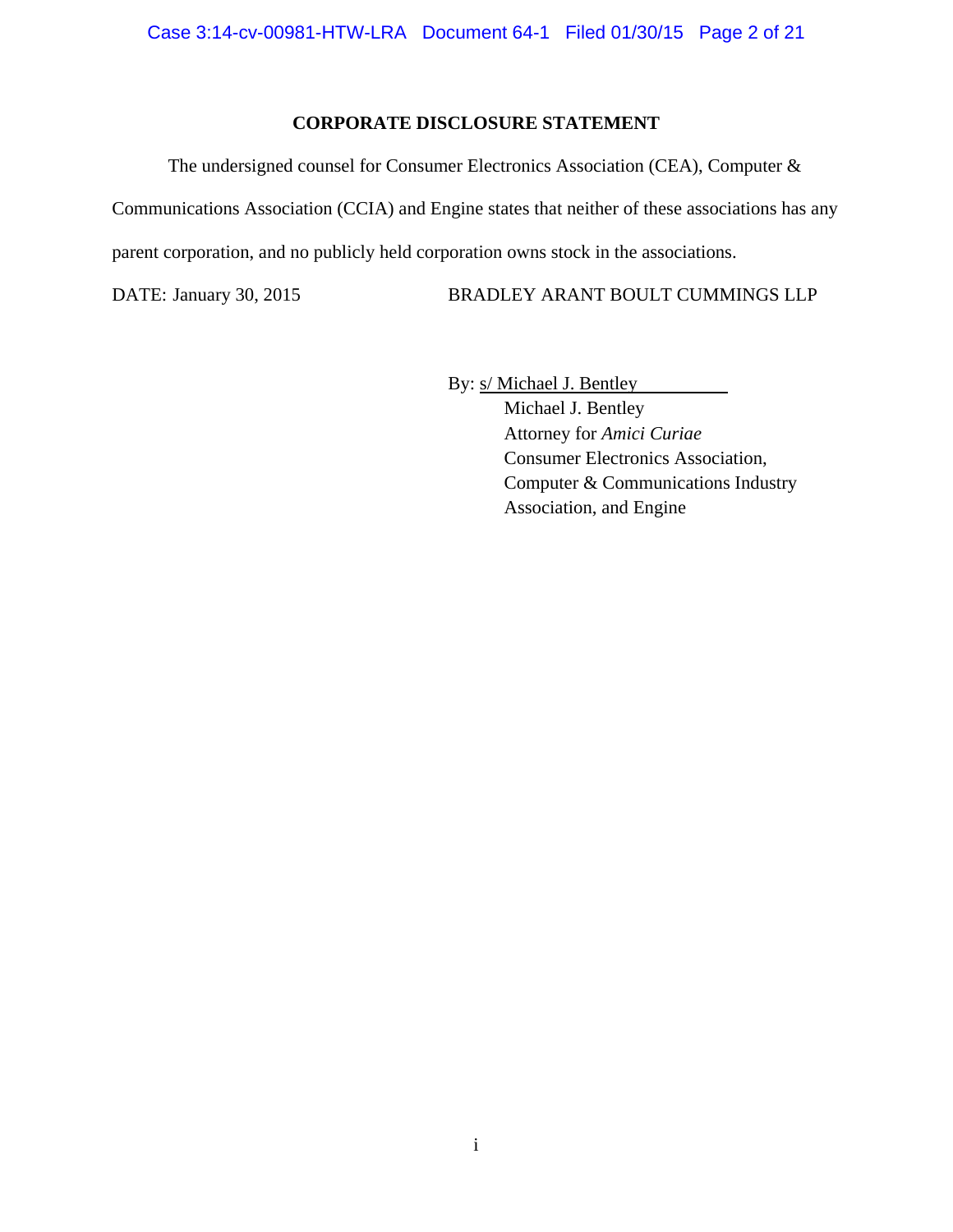# **TABLE OF CONTENTS**

| I.   |                                                                                         | The Actions Targeted by the Attorney General's Subpoena are Governed by Federal Law                                                                                      |  |  |  |  |  |  |
|------|-----------------------------------------------------------------------------------------|--------------------------------------------------------------------------------------------------------------------------------------------------------------------------|--|--|--|--|--|--|
| II.  | Federal Law Insulates Online Services from Liability for the Conduct of Third Parties 5 |                                                                                                                                                                          |  |  |  |  |  |  |
|      | A.                                                                                      | The Communications Decency Act confers broad immunity to Internet platforms.                                                                                             |  |  |  |  |  |  |
|      | <b>B.</b>                                                                               | The Digital Millennium Copyright Act contains similar policies favoring                                                                                                  |  |  |  |  |  |  |
| III. |                                                                                         | Federal Courts Have Consistently Upheld the Immunity of Web-based Service Providers.                                                                                     |  |  |  |  |  |  |
|      | A.                                                                                      |                                                                                                                                                                          |  |  |  |  |  |  |
|      | <b>B.</b>                                                                               | The CDA confers immunity from the threat of litigation as well as from liability.                                                                                        |  |  |  |  |  |  |
| IV.  | The Constitution Protects Internet Freedom Under the First Amendment and As a Matter    |                                                                                                                                                                          |  |  |  |  |  |  |
|      | A.                                                                                      | Failing to enjoin the Attorney General from enforcing the subpoena would<br>effectively vitiate U.S. citizens' and Internet service providers' rights to freedom         |  |  |  |  |  |  |
|      | <b>B.</b>                                                                               | The Attorney General's requests for Google to block or pre-screen all content he<br>finds objectionable or face retribution threatens to chill Google's exercise of free |  |  |  |  |  |  |
|      |                                                                                         |                                                                                                                                                                          |  |  |  |  |  |  |
|      |                                                                                         |                                                                                                                                                                          |  |  |  |  |  |  |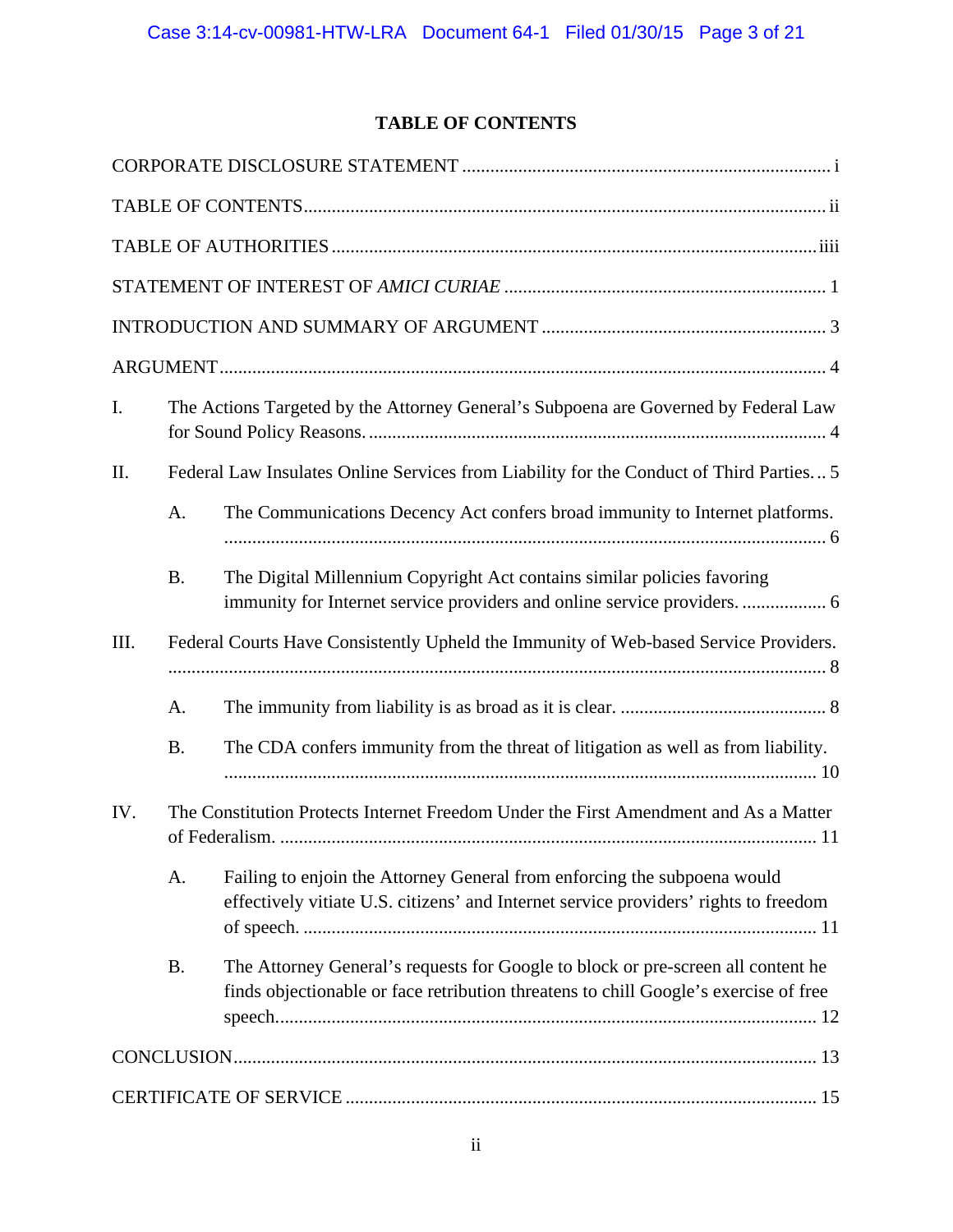# **TABLE OF AUTHORITIES**

# **CASES**

| Ben Ezra, Weinstein & Co. v. America Online, Inc., 206 F.3d 980 (10th Cir. 2000),    |  |
|--------------------------------------------------------------------------------------|--|
|                                                                                      |  |
|                                                                                      |  |
| Doe v. America Online, Inc., 783 So. 2d 1010 (Fla. 2001),                            |  |
|                                                                                      |  |
|                                                                                      |  |
| Fair Housing Council of San Fernando Valley v. Roommates.com,                        |  |
| Green v. America Online (AOL), 318 F.3d 465 (3d Cir. 2003),                          |  |
|                                                                                      |  |
|                                                                                      |  |
|                                                                                      |  |
| Nemet Chevrolet, Ltd. v. Consumeraffairs.com, Inc., 591 F.3d 250 (4th Cir. 2009)10   |  |
|                                                                                      |  |
| Perfect 10, Inc. v. Google, Inc., 416 F. Supp. 2d 828 (C.D. Cal. 2006), aff'd,       |  |
| Sony Corp. of America v. Universal City Studios, Inc., 464 U.S. 417 (1984)2          |  |
| UMG Recordings, Inc. v. Shelter Capital Partners LLC, 718 F.3d 1006 (9th Cir. 2013)7 |  |
|                                                                                      |  |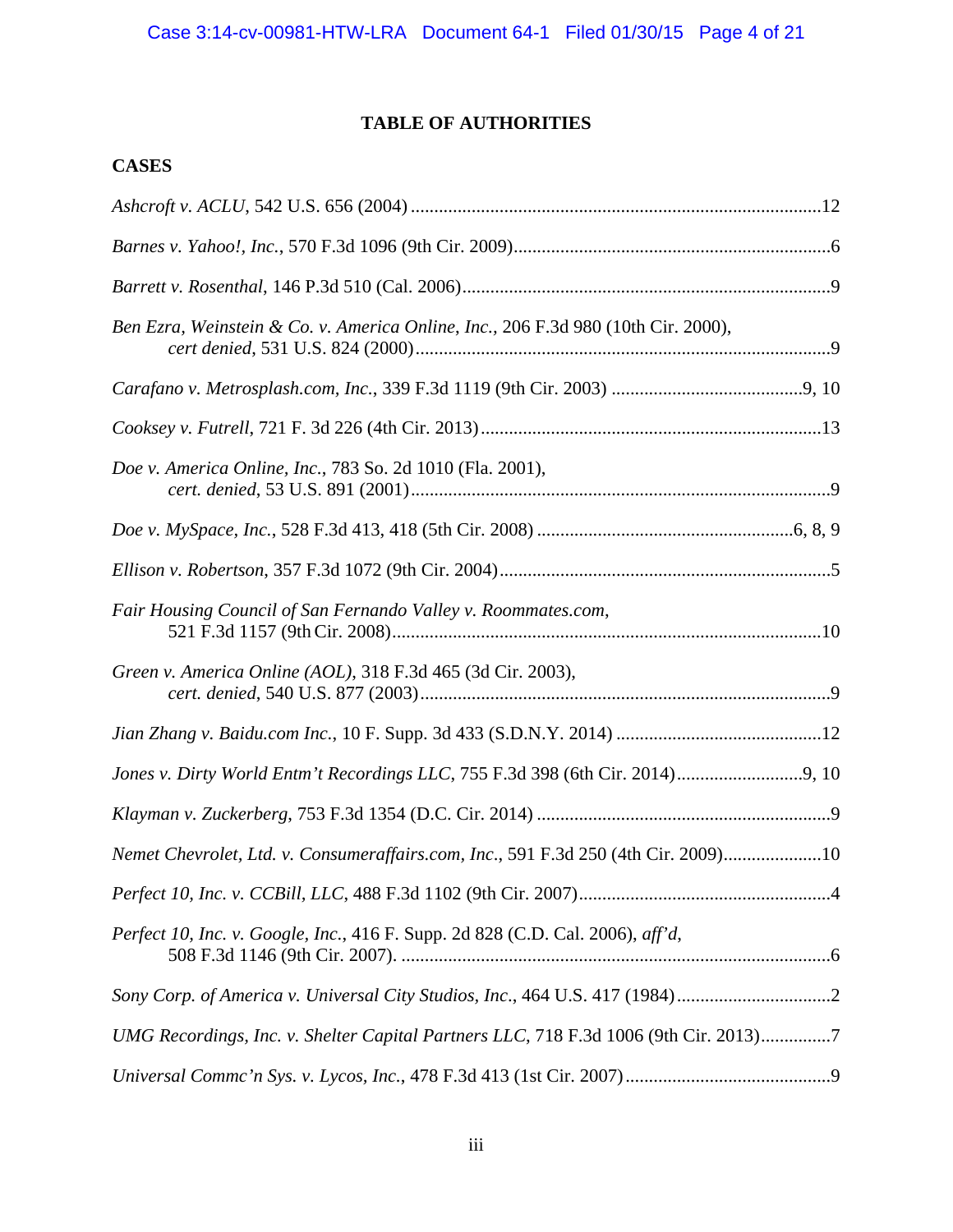| <b>STATUTES</b>                                                                                                                                                                                 |
|-------------------------------------------------------------------------------------------------------------------------------------------------------------------------------------------------|
|                                                                                                                                                                                                 |
|                                                                                                                                                                                                 |
|                                                                                                                                                                                                 |
|                                                                                                                                                                                                 |
| <b>OTHER AUTHORITIES</b>                                                                                                                                                                        |
| Booz & Co., The Impact of U.S. Internet Copyright Regulations on Early-Stage<br>Investment: A Quantitative Study (2011),<br>http://www.strategyand.pwc.com/media/uploads/Strategyand-Impact-US- |

|  |  | the contract of the contract of the contract of the contract of the contract of the contract of the contract of |                                                                                                                                                                                                      |  |
|--|--|-----------------------------------------------------------------------------------------------------------------|------------------------------------------------------------------------------------------------------------------------------------------------------------------------------------------------------|--|
|  |  |                                                                                                                 | Jonathan Mahler, YouTube's Chief, Hitting a New 'Play' Button,                                                                                                                                       |  |
|  |  | N.Y. Times, Dec. 20, 2014, <i>available at</i>                                                                  |                                                                                                                                                                                                      |  |
|  |  |                                                                                                                 | $\frac{\text{http://www.nvtimes.com/2014/12/21/hucinesc/voutubase\_chiof_bittin\alpha_a-naw\_hlav_-}{\text{http://www.nvtimes.com/2014/12/21/hucinase/voutubase\_chiof_bittin\alpha_a-naw\_hlav_-}}$ |  |

| Jonathan Weisman, After an Online Firestorm, Congress Shelves Antipiracy Bills, |                                                                                 |
|---------------------------------------------------------------------------------|---------------------------------------------------------------------------------|
| N.Y. TIMES, Jan. 20, 2012, <i>available at</i>                                  |                                                                                 |
|                                                                                 | http://www.nytimes.com/2012/01/21/technology/senate-postpones-piracy-vote.html7 |

| McKinsey & Co., Internet Matters: The Net's sweeping impact                     |  |
|---------------------------------------------------------------------------------|--|
| on growth, jobs and prosperity (2011),                                          |  |
| http://www.mckinsey.com/insights/high_tech_telecoms_internet/internet_matters13 |  |

| OECD, The Role of Internet Intermediaries in Advancing Public Policy Objectives (2011), |
|-----------------------------------------------------------------------------------------|
| http://www.oecd.org/internet/ieconomy/theroleofinternetintermediariesinadvancingpublic  |
|                                                                                         |

| Raffi Krikorian, New Tweets per second record, and how!, The Twitter                  |
|---------------------------------------------------------------------------------------|
| Engineering Blog, Aug. 16, 2013, https://blog.twitter.com/2013/new-tweets-per-second- |
|                                                                                       |
|                                                                                       |

Sen. Rep. No. 105-190 (1998) .........................................................................................................7

Sriram Sankar, Soren Lassen, & Mike Curtiss, *Under the Hood: Building out the infrastructure for Graph Search*, Facebook Engineering Notes, Mar. 6, 2013, https://www.facebook.com/notes/facebook-engineering/under-the-hood-building-out-theinfrastructure-for-graph-search/10151347573598920. ........................................................5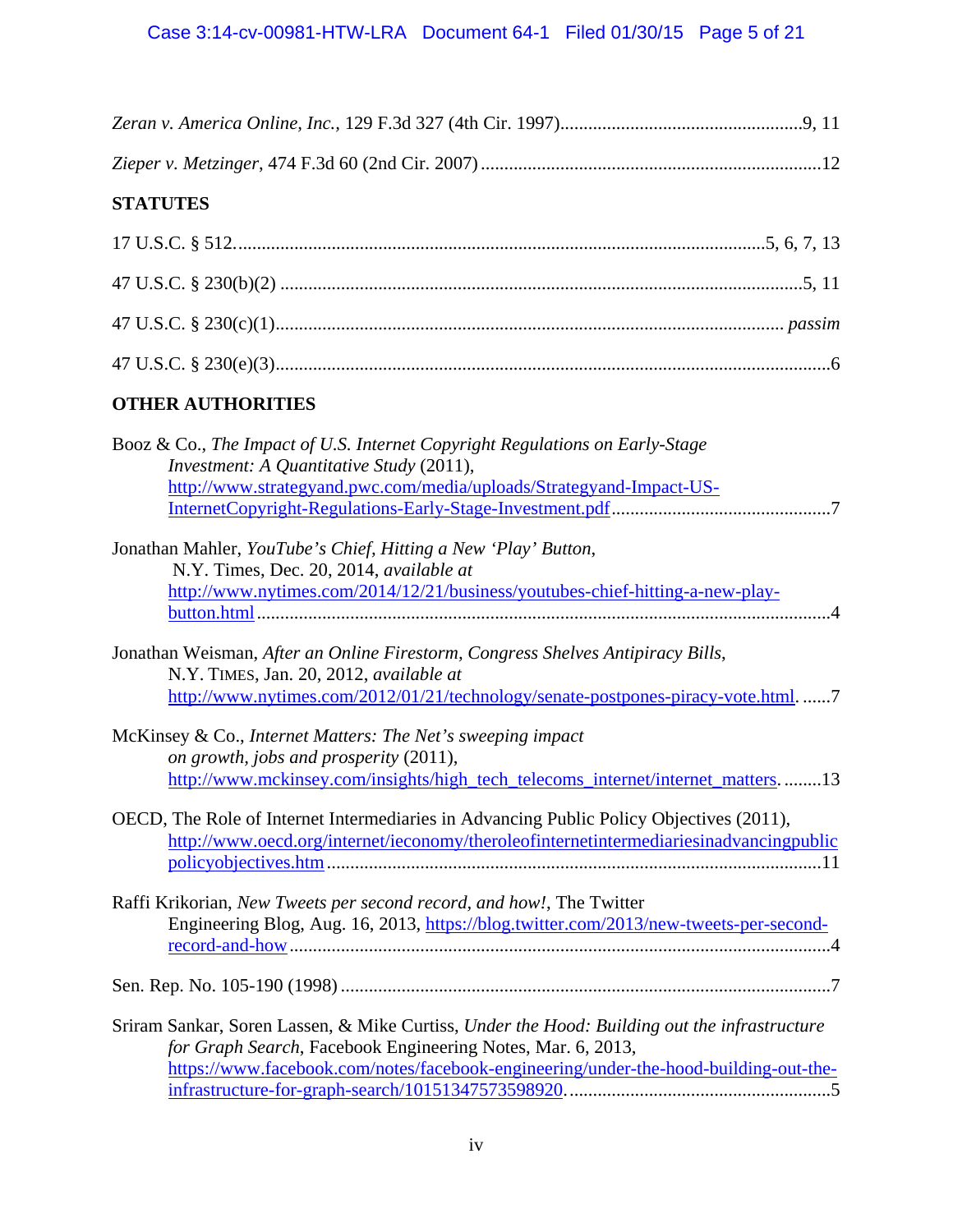| Tony Romm, SOPA at Republican debate opposed by all four GOP candidates,             |  |
|--------------------------------------------------------------------------------------|--|
| Politico, Jan. 19, 2012, <i>available at</i>                                         |  |
|                                                                                      |  |
|                                                                                      |  |
| U.S. History, The Trial of John Peter Zenger, http://www.ushistory.org/us/7c.asp. 11 |  |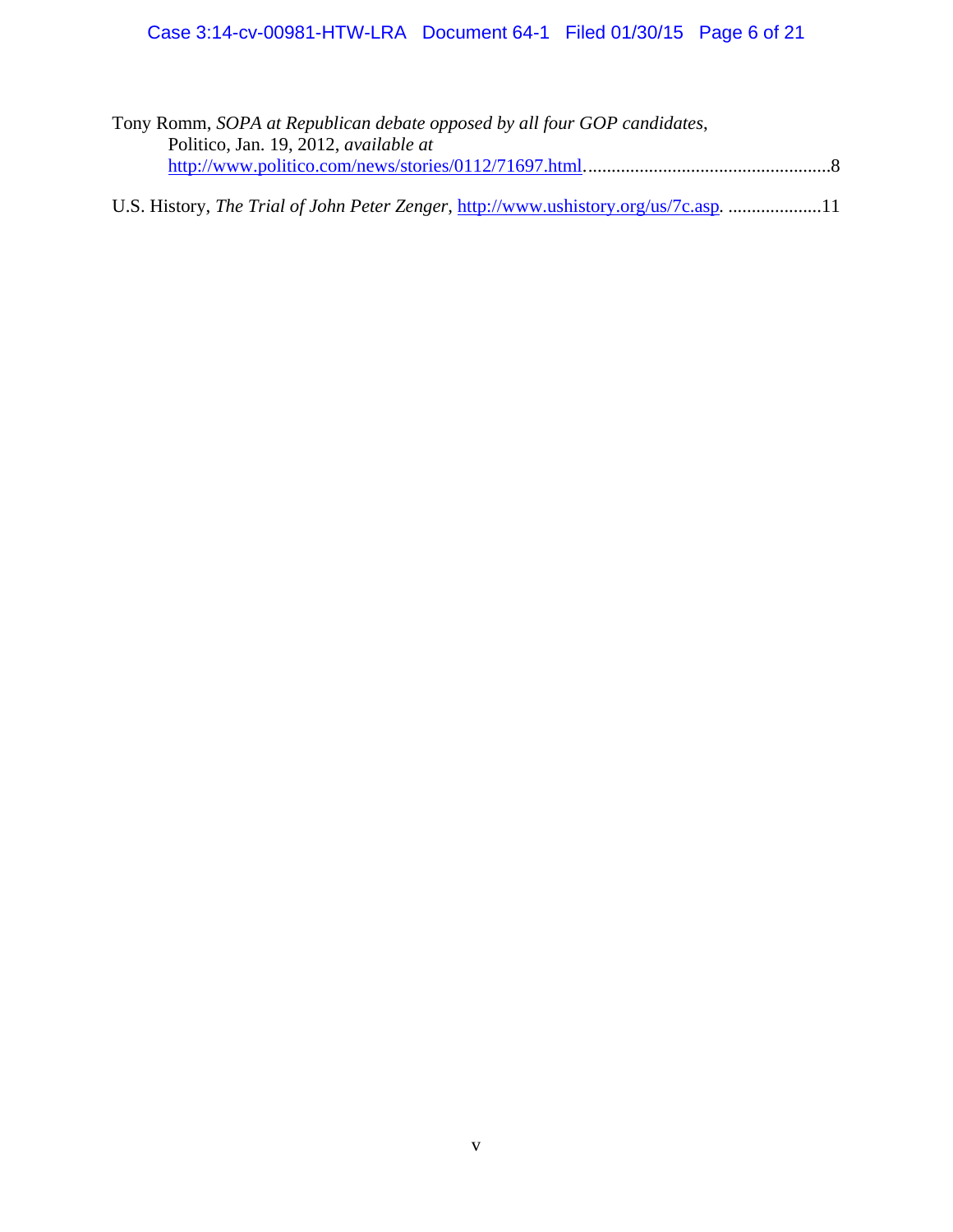## **STATEMENT OF INTEREST OF** *AMICI CURIAE<sup>1</sup>*

Consumer Electronics Association (CEA) is the preeminent technology trade association promoting growth in the \$208 billion U.S. consumer electronics industry through market research, education and public policy representation. CEA members lead the consumer electronics industry in the development, manufacturing and distribution of audio, video, mobile electronics, communications, information technology, multimedia, and accessory products, as well as related services sold to consumers.<sup>2</sup>

Computer & Communications Industry Association (CCIA) represents more than twenty large, medium-sized, and small companies in the high technology products and services sectors, including computer hardware and software, electronic commerce, telecommunications, and Internet products and services –companies that collectively generate nearly a half trillion dollars in annual revenues. $3$ 

Engine is a technology policy, research, and advocacy organization that bridges the gap between policymakers and startups, working with government and a community of more than 500 high-technology, growth-oriented startups across the nation to support the development of technology entrepreneurship. Engine creates an environment where technological innovation and entrepreneurship thrive by providing knowledge about the start-up economy and constructing smarter public policy. To that end, Engine conducts research, organizes events, and spearheads campaigns to educate elected officials, the entrepreneur community and the general public on

<sup>&</sup>lt;sup>1</sup> No counsel for any party authored this brief in whole or part; no party or counsel made a monetary contribution intended to fund its preparation or submission; and no person other than *amici* made such a contribution. Plaintiff Google is a member of CEA and CCIA, but took no part in the preparation of this brief. Counsel for both parties consented to the filing of this brief.<br>
<sup>2</sup> A complete list of CEA mombers is evailable at http://co.org/Mombership/Mombership.

A complete list of CEA members is available at http://ce.org/Membership/Membership-Directory.aspx.

<sup>&</sup>lt;sup>3</sup> A complete list of CCIA members is available at http://www.ccianet.org/members.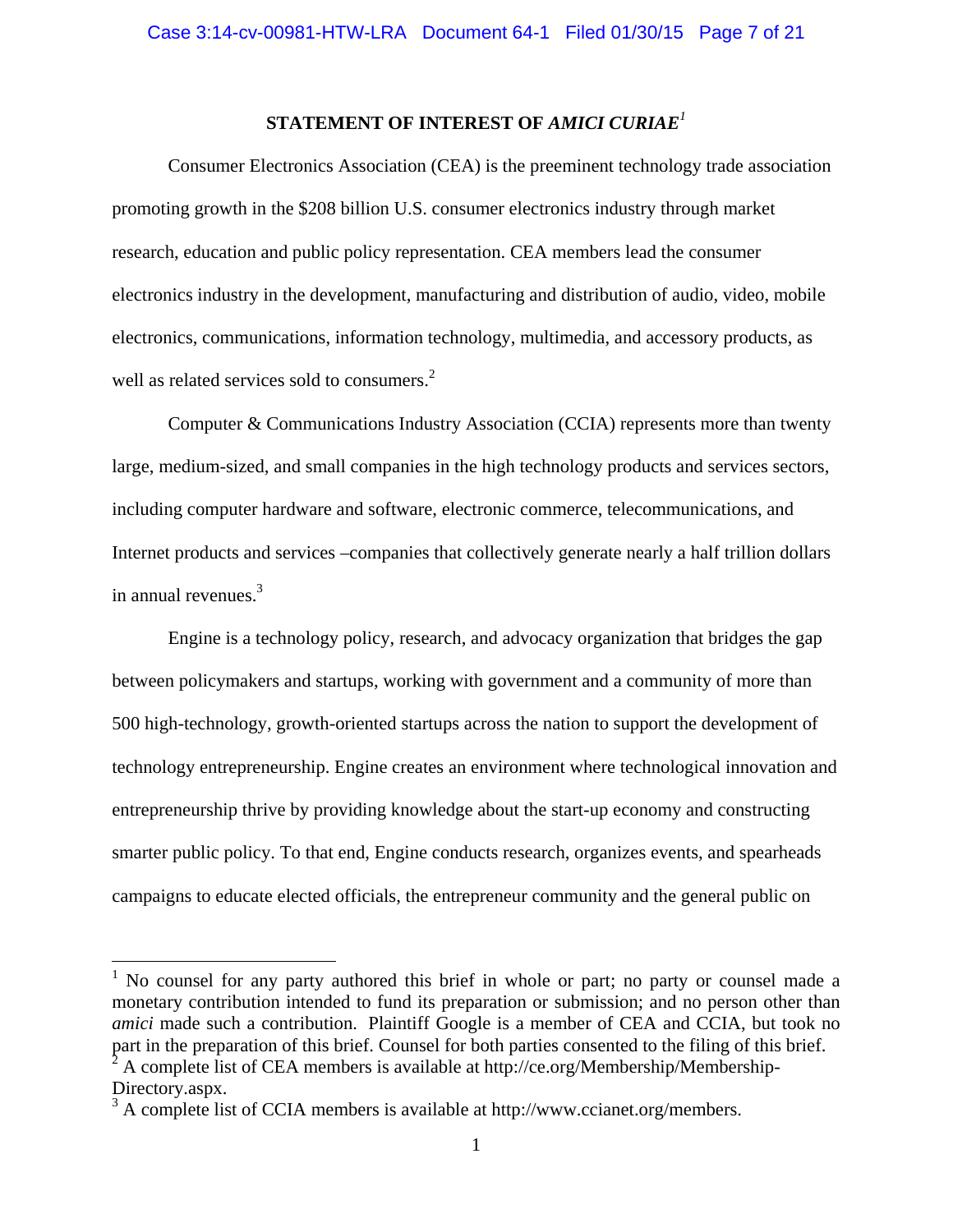### Case 3:14-cv-00981-HTW-LRA Document 64-1 Filed 01/30/15 Page 8 of 21

issues vital to fostering technological innovation. Engine has worked with the White House, Congress, federal agencies, and state and local governments to discuss policy issues, write legislation, and introduce the tech community to Washington insiders.

Federal law and public policy grant broad and firm immunity to Internet service providers and online intermediaries for third-party content published on websites. The private sector freedom of action ensured by our Constitution and laws has provided U.S.-based companies like Google with opportunities to innovate that are often denied to overseas competitors by their home countries, and that, increasingly for U.S. companies, are threatened by foreign law.

The members of *amici* CEA, CCIA, and Engine would be impacted, directly and indirectly, by any regime that makes Internet search engines and venues answerable to fifty state attorneys general for failing to impose prior restraint on the speech of others. For *amicus* CEA, freedom to innovate without prior restraint has been a core issue since the Supreme Court in Sony Corp. of America v. Universal City Studios, Inc.<sup>4</sup> protected the right of device innovators to market their products without being held responsible for potential copyright infringement by users. As a representative of platforms that facilitate communication among billions of users, *amicus* CCIA is directly interested in litigation affecting the immunity provided by Section 230 of the Communications Decency Act of 1996 ("CDA"), 47 U.S.C. § 230(c)(1), the applicability of the First Amendment to the Internet, and the safe harbors under the Digital Millennium Copyright Act of 1998, 17 U.S.C. § 512. The new and young companies represented by Engine rely upon these stable legal platforms as the basis for conceiving, developing, and growing vibrant internet and technology businesses.

 4 464 U.S. 417 (1984).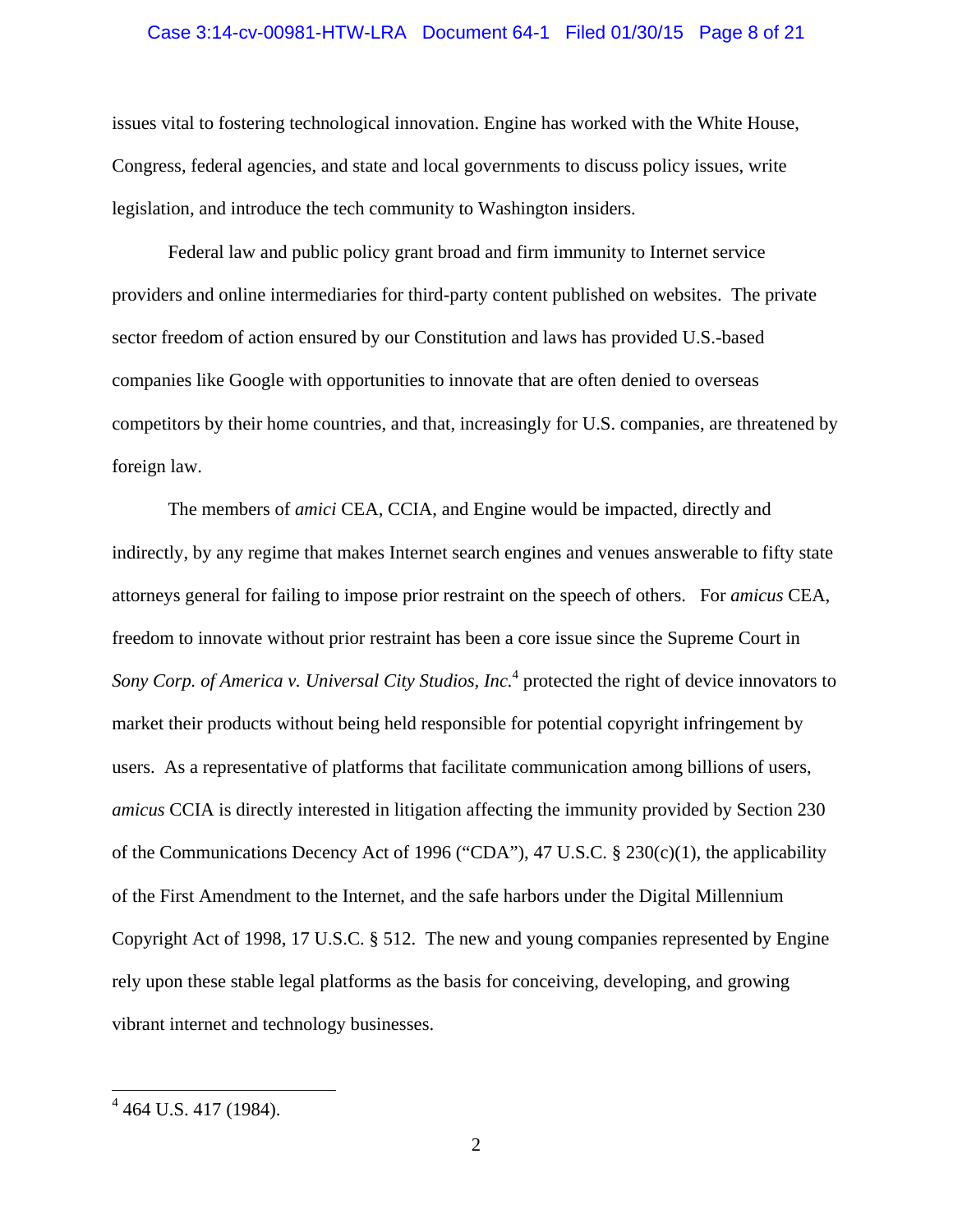### **INTRODUCTION AND SUMMARY OF ARGUMENT**

No public official should have discretion to filter the Internet. Where the public official is one of fifty state attorneys general, the danger to free speech and to innovation is even more profound. *Amici* recognize that states may investigate providers of interactive computer services in connection with Internet activity, but such circumstances are very narrowly prescribed. Because some inquiries may be made does not mean that General Hood's unprecedented inquiry and course of conduct is consistent with federal law, public policy, and good government. It is not.

Google's business conduct is protected under the Constitution and under explicit federal law. Section 230 of the  $CDA<sup>5</sup>$  confers broad immunity, to intermediaries such as Google, from state action that would punish them for third party conduct. General Hood's demands, which plainly are or border on harassment, chill free speech. *Amici* urge the Court to enjoin the Attorney General from enforcing this subpoena pending consideration of Google's federal claims.

 $5$  47 U.S.C. § 230(c)(1).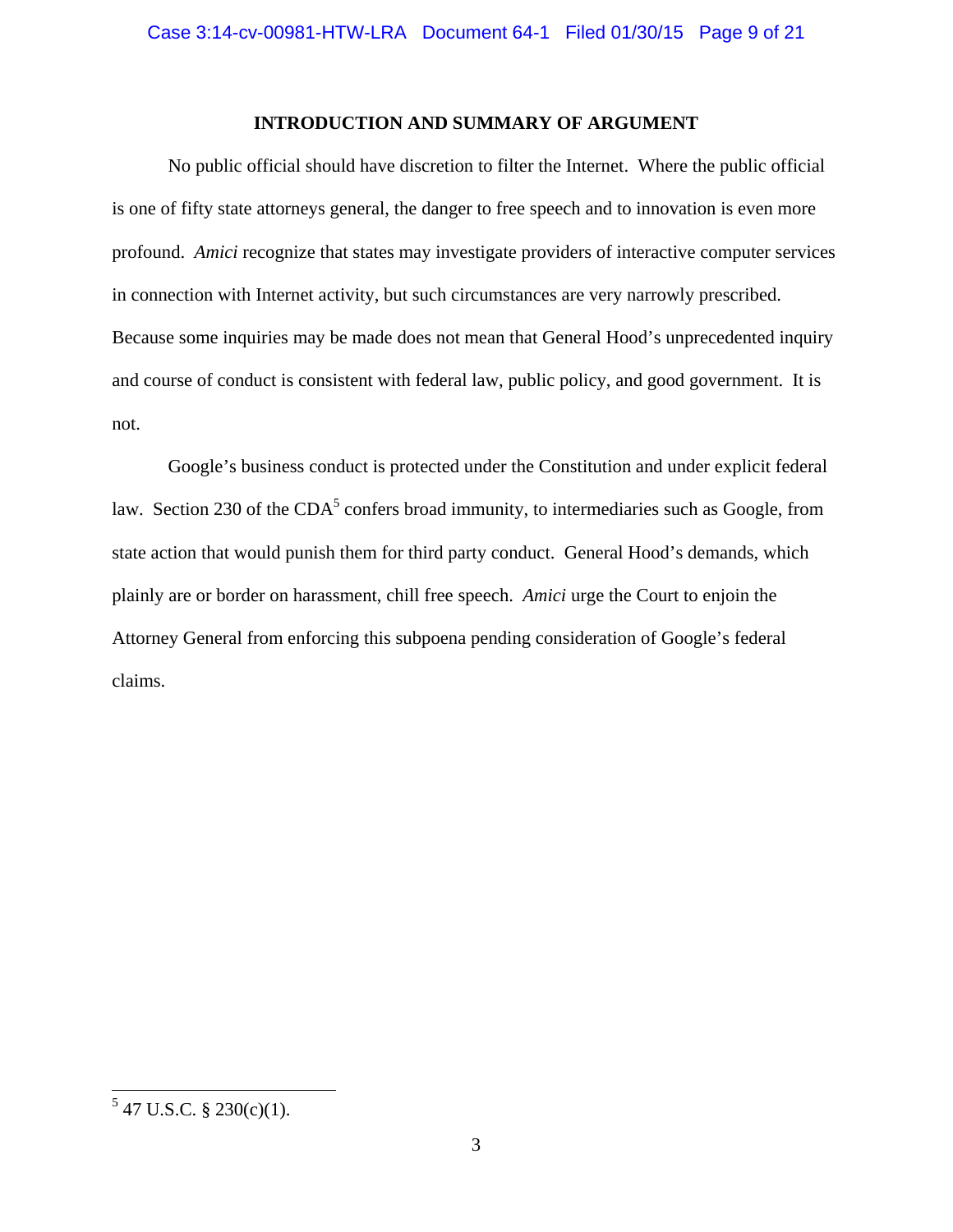### **ARGUMENT**

## **I. The Actions Targeted by the Attorney General's Subpoena are Governed by Federal Law for Sound Policy Reasons.**

States have a very limited power to determine what their own citizens can read. They have no power to determine what citizens in other states can read. If allowed, the conduct of General Hood toward an Internet intermediary would so impair Internet access and innovation that it exceeds his power under our federal system of government, as well as under the First Amendment and explicit federal law. Our federal system simply cannot endure officials in each state determining, effectively, which portions of the Internet can be available nationally. For this reason Congress has expressly insulated the development of the Internet from the various statelaw regimes. $6$ 

The Internet is a national and multi-national engine for communication and electronic commerce. It lives, breathes, and evolves every minute of every day. Information is uploaded, shared, and consumed at an exponential rate. Each day, domestic Internet service providers process billions of emails, online service providers enable hundreds of millions of commercial transactions, and users upload hundreds of thousands of hours of personally-generated content. Online services receive 5,700 tweets per second (Twitter), 300 hours of video per minute (YouTube), and 2.5 billion pieces of content per day (Facebook), on a Web containing tens of billions of search-indexable pages.<sup>7</sup> Google's search engine alone processes approximately more than 40,000 inquiries per second—some 3.5 billion queries per day.8

<sup>6</sup> *Perfect 10, Inc. v. CCBill, LLC*, 488 F.3d 1102, 1118-19 (9th Cir. 2007).

<sup>7</sup> *See* Raffi Krikorian, *New Tweets per second record, and how!*, The Twitter Engineering Blog, Aug. 16, 2013, https://blog.twitter.com/2013/new-tweets-per-second-record-and-how; Jonathan Mahler, *YouTube's Chief, Hitting a New 'Play' Button*, N.Y. Times, Dec. 20, 2014, *available at* http://www.nytimes.com/2014/12/21/business/youtubes-chief-hitting-a-new-play-button.html ("Airtime on YouTube is effectively unlimited — 300 hours of new content are uploaded to the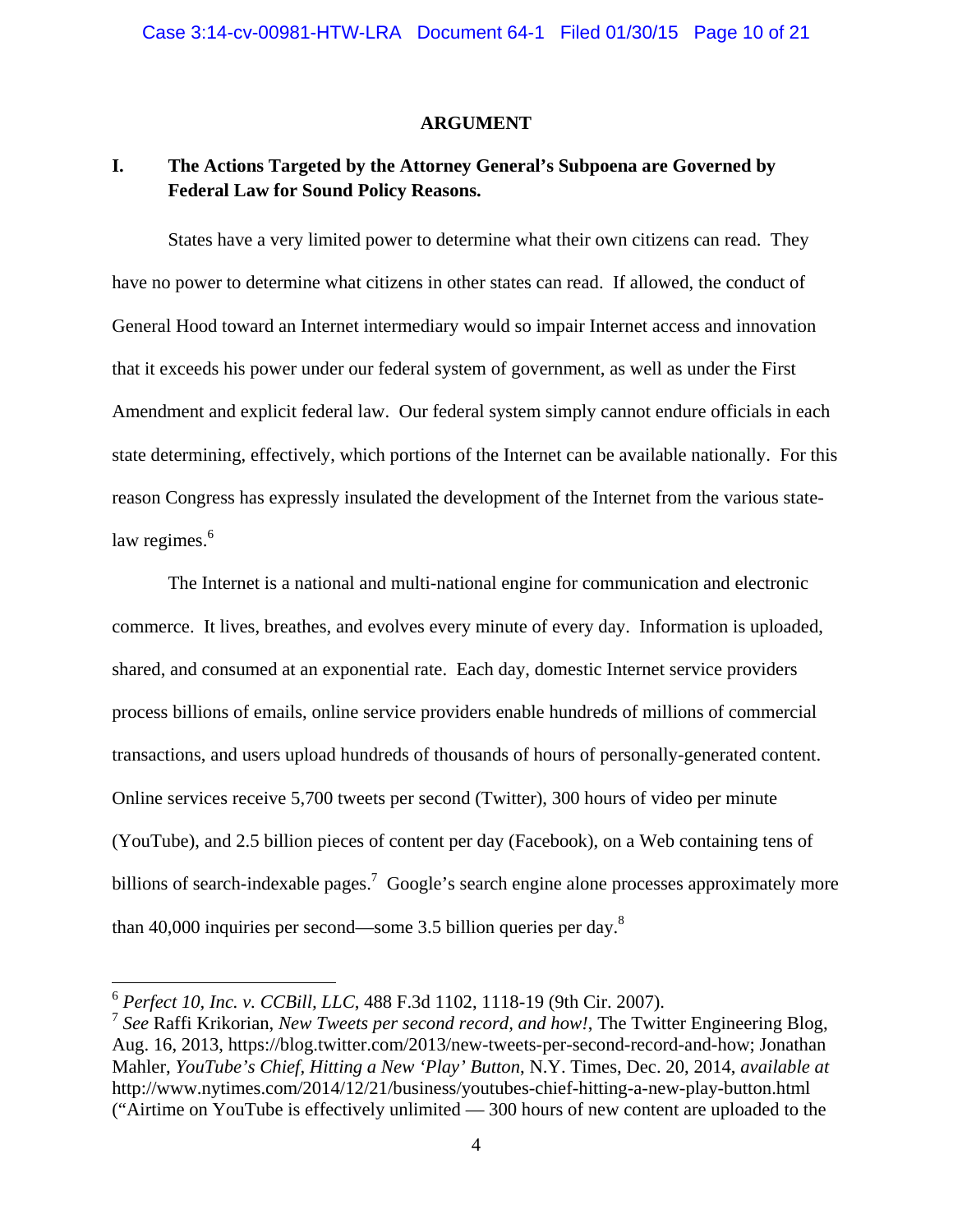#### Case 3:14-cv-00981-HTW-LRA Document 64-1 Filed 01/30/15 Page 11 of 21

Internet businesses rely not only on the ability to communicate freely with their consumers, but also on the ability to give the public ways to communicate with each other. Such communications include text, graphics, photographs, audio, video, and more. This communication, at the speed of the Internet, is impossible to pre-screen. The restrictions that Attorney General Hood seeks to impose, as a practical matter, would shut down one of the most robust sectors of the economy, destroying investment, and killing jobs.

## **II. Federal Law Insulates Online Services from Liability for the Conduct of Third Parties.**

Internet communication, electronic commerce, and information exchange promote innovation as well as free and open discourse. It is to protect innovation, as well as discourse, that federal law explicitly immunizes search engines, servers, and video sharing platforms from liability for the actions of third-party users.

On two occasions, Congress has adopted statutory regimes guaranteeing Internet platforms protection from liability arising out of content and communications published by third parties. With Section 230 of the CDA, Congress aimed to foster a vibrant Internet "unfettered by Federal or State regulation," 47 U.S.C. § 230(b)(2). Through Section 512 of the Digital Millennium Copyright Act, 17 U.S.C. § 512, Congress aimed to provide "greater certainty to service providers concerning their legal exposure for infringements that may occur in the course of their activities." *See Ellison v. Robertson*, 357 F.3d 1072, 1076 (9th Cir. 2004) (quoting S. REP. NO. 105-190, at 20 (1998)).

<u> 1989 - Johann Stein, marwolaethau a gweledydd a ganlad y ganlad y ganlad y ganlad y ganlad y ganlad y ganlad</u>

site every minute"); Sriram Sankar, Soren Lassen, & Mike Curtiss, *Under the Hood: Building out the infrastructure for Graph Search*, Facebook Engineering Notes, Mar. 6, 2013, https://www.facebook.com/notes/facebook-engineering/under-the-hood-building-out-theinfrastructure-for-graph-search/10151347573598920. 8

<sup>&</sup>lt;sup>8</sup> Mem. in Supp. of Pl's. Mot. for TRO and Prelim. Inj. at 5, ECF No. 3.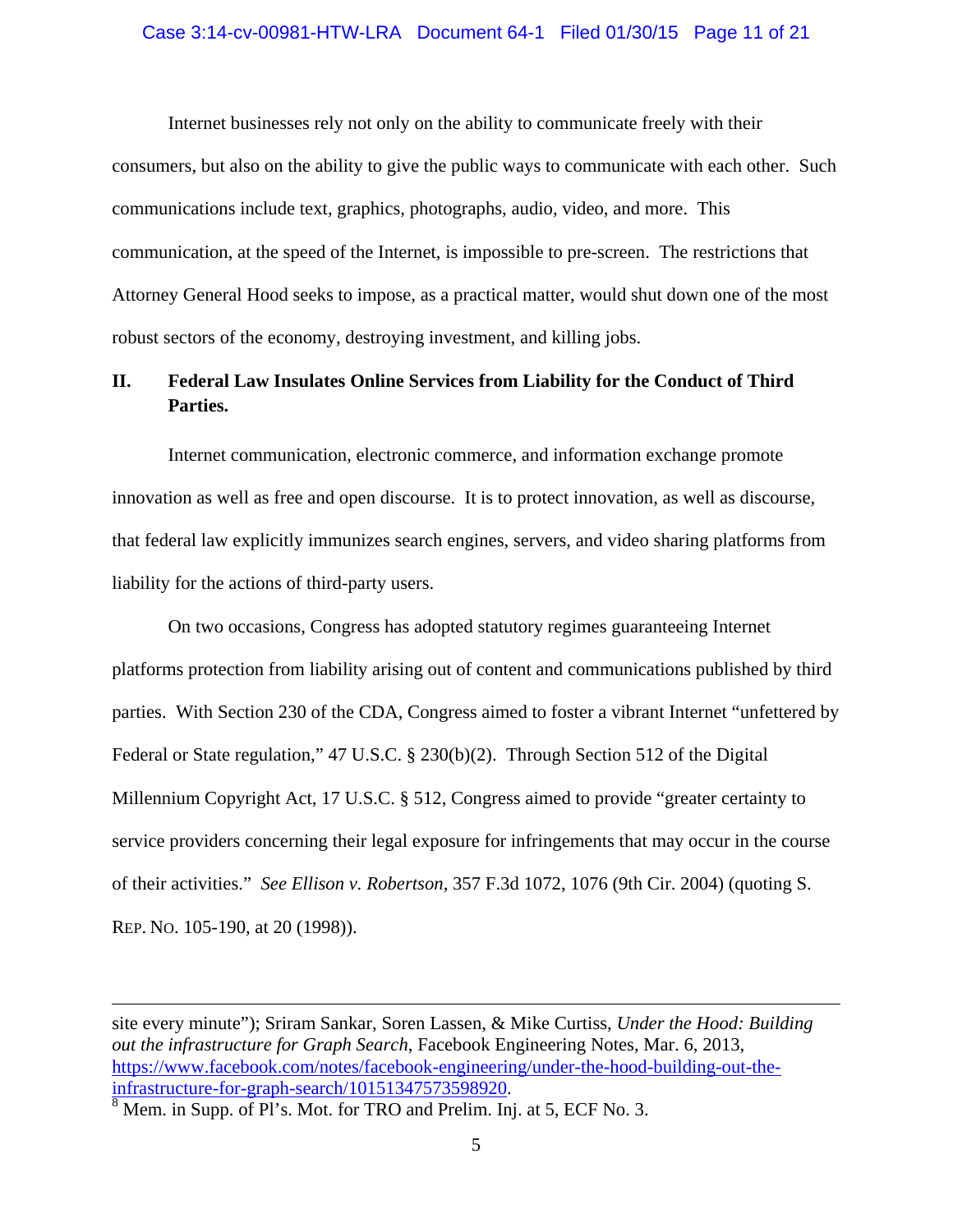#### Case 3:14-cv-00981-HTW-LRA Document 64-1 Filed 01/30/15 Page 12 of 21

Both of these sections reflect Congress's sound policy judgment to promote the development of search engines and other online services, which "have become essential sources of vital information for individuals, governments, nonprofits, and businesses who seek to locate information." *Perfect 10, Inc. v. Google, Inc.*, 416 F. Supp. 2d 828, 848-49 (C.D. Cal. 2006), *aff'd*, 508 F.3d 1146 (9th Cir. 2007).

## **A. The Communications Decency Act confers broad immunity to Internet platforms.**

Section  $230(c)(1)$  provides that "[n]o provider or user of an interactive computer service shall be treated as the publisher or speaker of any information provided by another information content provider." 47 U.S.C. § 230(c)(1). This provision ensures that no provider of an interactive computer service may be treated as the publisher or speaker of third party content. *See Barnes v. Yahoo!, Inc.*, 570 F.3d 1096, 1100-01 (9th Cir. 2009) (discussing § 230(c)(1)).

In enacting Section 230, Congress explicitly preempted contrary state law, stating that "[n]o cause of action may be brought and no liability may be imposed under any State or local law that is inconsistent with this section." 47 U.S.C. § 230(e)(3). By virtue of Section 230(c)(1), "[no] cause of action may be brought and no liability may be imposed under any State or local law that is inconsistent with [Section 230]." *Doe v. MySpace, Inc.*, 528 F.3d 413, 418 (5th Cir. 2008). By enacting Section 230, "Congress provided broad immunity under the CDA to Webbased service providers for *all claims* stemming from their publication of information created by third parties," *Doe*, *id.* (quoting § 230(e)(3)) (emphasis added).

## **B. The Digital Millennium Copyright Act contains similar policies favoring immunity for Internet service providers and online service providers.**

Section 512 of the Digital Millennium Copyright Act of 1998, which Google argues preempts some aspects of the Attorney General's actions here, reflects similar policy priorities as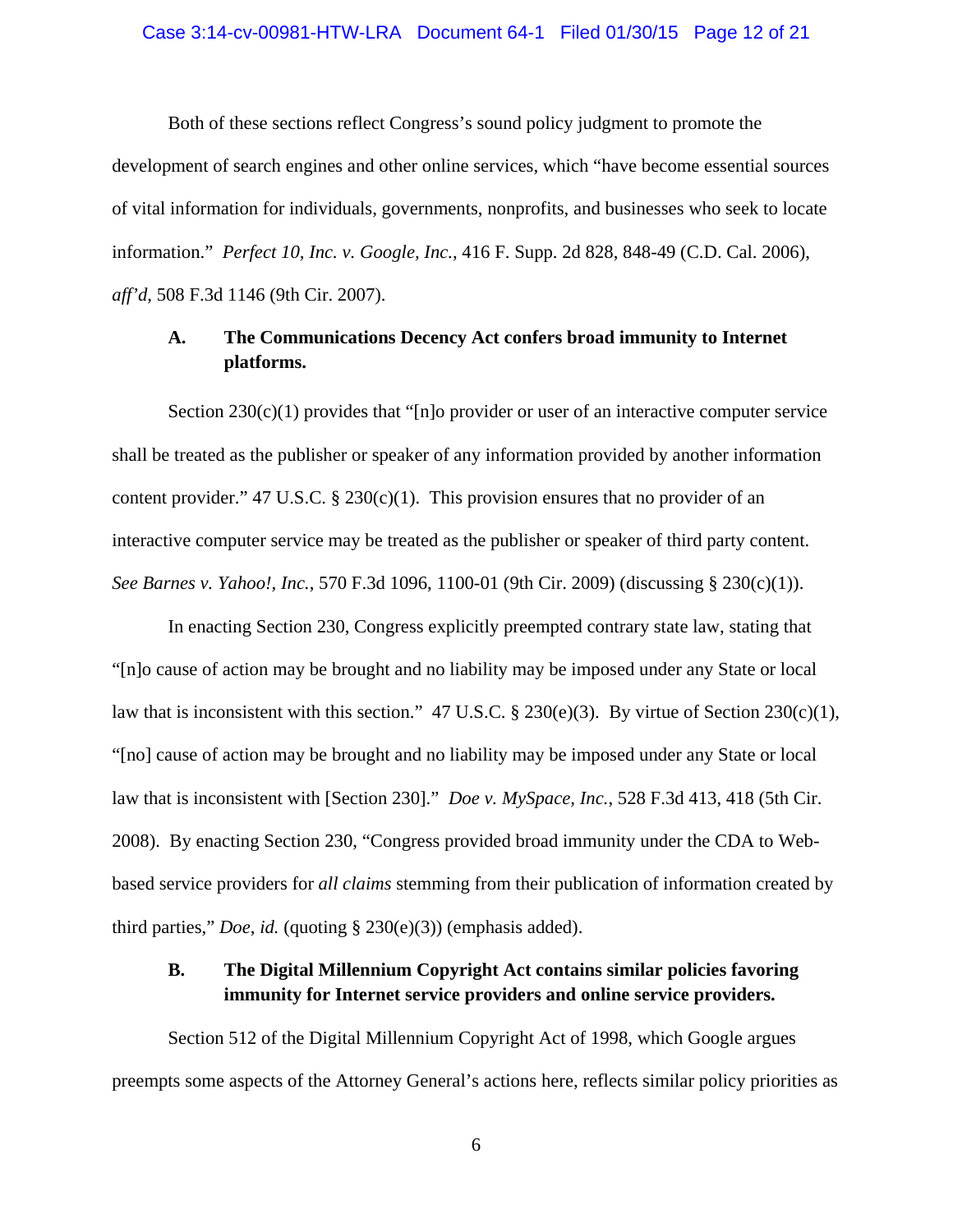### Case 3:14-cv-00981-HTW-LRA Document 64-1 Filed 01/30/15 Page 13 of 21

Section 230, limiting the exposure of online services for third party content. In the investmentcapital dependent technology industry, even minor changes in intermediary liability risk will deter investors.<sup>9</sup> Worried that the "specter of liability" would "chill innovation [in] socially beneficial functions," Congress limited the liability of online services in the copyright context as well. *UMG Recordings, Inc. v. Shelter Capital Partners LLC*, 718 F.3d 1006, 1014 (9th Cir. 2013). The DMCA thus "ensures that the efficiency of the Internet will continue to improve and that the variety and quality of services on the Internet will continue to expand." S. Rep. NO. 105- 190, at 8 (1998).

Today, the legal certainty that Sections 230 and 512 provide affords online services space to innovate without fear of liability stemming from the misuse of their services by third parties who publish inappropriate content. These safeguards have allowed the U.S. Internet industry to become the envy of the world.

Congress recently rejected attempts to narrow intermediary protections. In 2012, Congress shelved federal legislative proposals that would have resulted in the sort of filtering and pre-screening sought by the Attorney General here. Those bills, the Stop Online Piracy Act, H.R. 3261, 112th Cong. (2011), and the Preventing Real Online Threats to Economic Creativity and Theft of Intellectual Property Act of 2011 ("PROTECT IP Act"), S. 968, 112th Cong. (2011), prompted an extraordinary public backlash, precipitating a broad Internet protest.<sup>10</sup> The

<sup>9</sup> *See* Booz & Co., *The Impact of U.S. Internet Copyright Regulations on Early-Stage Investment: A Quantitative Study* (2011), at 5-6,

http://www.strategyand.pwc.com/media/uploads/Strategyand-Impact-US-InternetCopyright-Regulations-Early-Stage-Investment.pdf.

<sup>&</sup>lt;sup>10</sup> Jonathan Weisman, *After an Online Firestorm, Congress Shelves Antipiracy Bills*, N.Y. TIMES, Jan. 20, 2012, *available at* http://www.nytimes.com/2012/01/21/technology/senate-postponespiracy-vote.html.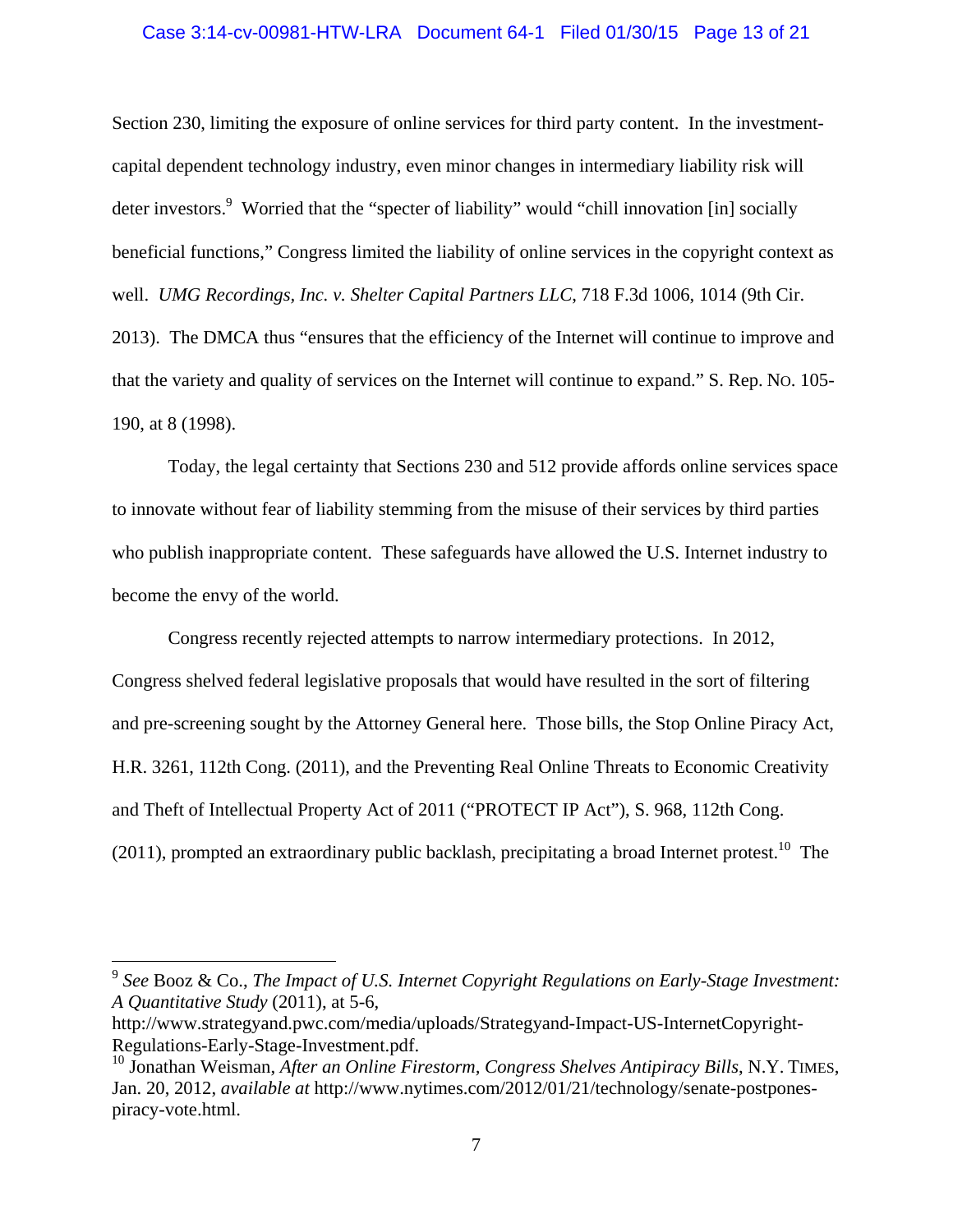### Case 3:14-cv-00981-HTW-LRA Document 64-1 Filed 01/30/15 Page 14 of 21

backlash was severe enough to become an issue in the then-ongoing Republican primary, where all four candidates opposed the bills in a South Carolina debate.<sup>11</sup>

## **III. Federal Courts Have Consistently Upheld the Immunity of Web-based Service Providers.**

In the face of urgings from plaintiffs in a variety of contexts, courts have consistently and emphatically upheld CDA immunity from claims arising from third-party content. This immunity protects Internet service providers and online intermediaries not only from liability, but also from the sort of harassment that is threatened in this case.

### **A. The immunity from liability is as broad as it is clear.**

Prescriptive efforts by plaintiffs to circumvent CDA protections from liability have been unavailing. In *Doe v. MySpace*, a plaintiff brought suit against a provider of interactive online services for "failing to implement basic safety measures to prevent sexual predators from communicating with minors" and urged the district court to limit CDA immunity to cases involving defamation or related actions.<sup>12</sup> Plaintiffs contended that the immunity provision of the CDA should not extend to MySpace because the claims had nothing to do with the content of the published information. The district court expressly rejected these arguments, pointing out that nothing on the face of the statute supported a narrow interpretation of the CDA's immunity provision. The court said that MySpace was entitled to immunity because plaintiffs' claims were directed at MySpace's "publishing, editorial, and/or screening capacities."<sup>13</sup> The Fifth Circuit, in affirming noted that Congress enacted the CDA for several policy reasons, and to achieve its

<sup>11</sup> *See* Tony Romm, *SOPA at Republican debate opposed by all four GOP candidates*, Politico, Jan. 19, 2012, *available at* http://www.politico.com/news/stories/0112/71697.html.  $12$  474 F. Supp. 2d 843, 848 (W.D. Tex. 2007).

<sup>13</sup> *Id.* at 849.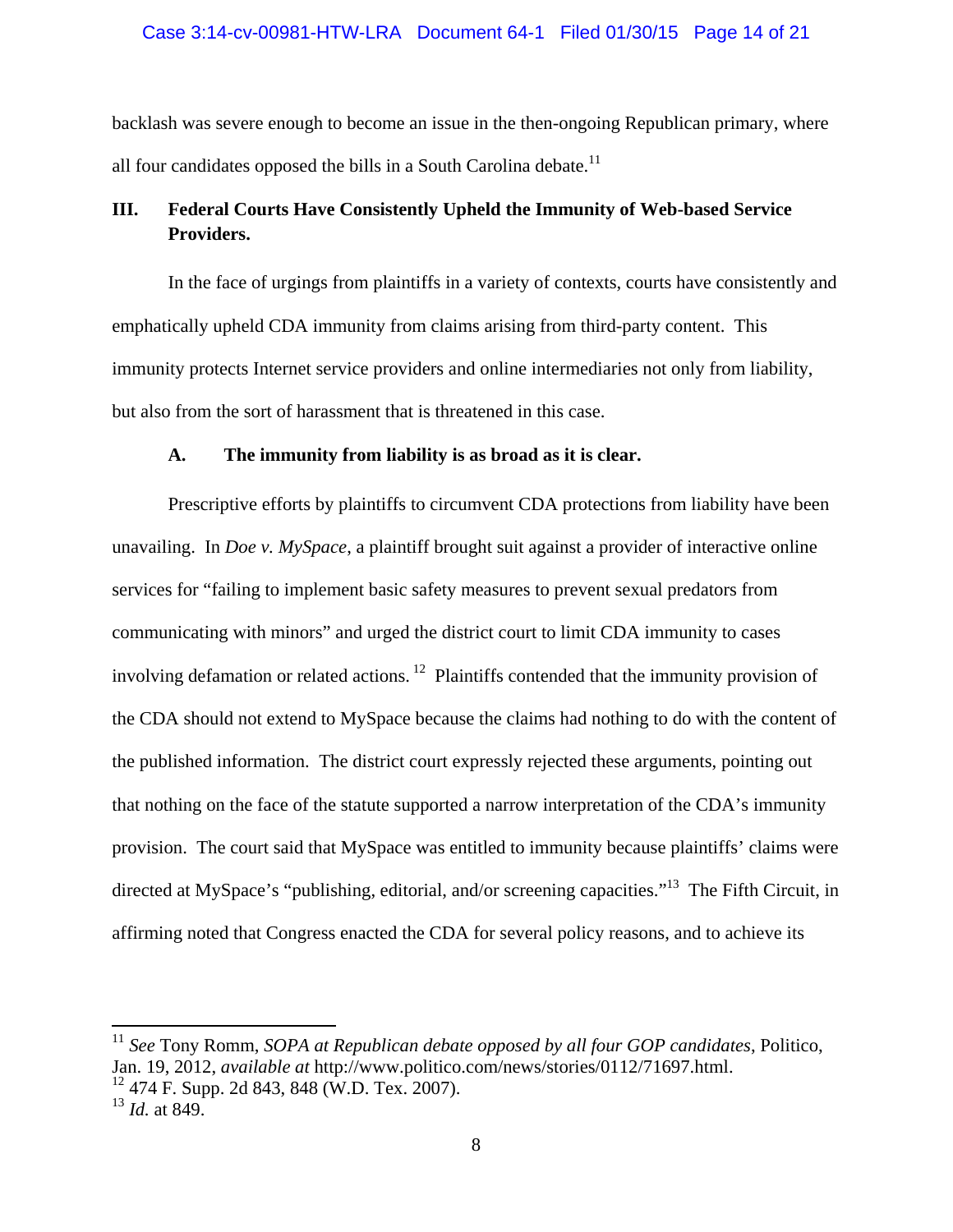### Case 3:14-cv-00981-HTW-LRA Document 64-1 Filed 01/30/15 Page 15 of 21

policy goals "Congress provided broad immunity under the CDA to Web-based service providers for *all* claims stemming from their publication of information created by third parties."<sup>14</sup>

 Ten years earlier, the Fourth Circuit in *Zeran v. AOL*15 held that the immunity granted Web-based service providers is *so broad* that it applies even after the provider is notified of objectionable content published on its site. AOL was sued for failing to remove a false advertisement that instructed people to place unwelcome telephone calls to the plaintiff. In dismissing the case, the Fourth Circuit said that "Congress made a policy choice… not to deter harmful online speech through the separate route of imposing tort liability on companies that serve as intermediaries for other parties' potentially injurious messages."<sup>16</sup>

 The Fifth Circuit and more than a half dozen other U.S. Courts of Appeal and State Supreme Courts have followed suit, $17$  as well as numerous district courts and state trial and appellate courts. Each of these courts has recognized that Congress deliberately chose not to impose liability on intermediaries such as Google, even to deter plainly harmful speech online.<sup>18</sup> It thus has been well-settled for over 15 years that this provision "creates a federal immunity to

 $14$  528 F. 3d at 418 (emphasis added).

<sup>15</sup> *Zeran v. America Online, Inc.,* 129 F.3d 327, 333 (4th Cir. 1997).

<sup>16</sup> *Id.* at 330-331.

<sup>17</sup> *See Doe v. MySpace, Inc.*, 528 F.3d 413; *see also Universal Commc'n Sys. v. Lycos, Inc.*, 478 F.3d 413 (1st Cir. 2007); *Green v. America Online (AOL)*, 318 F.3d 465 (3d Cir. 2003), *cert. denied*, 540 U.S. 877 (2003); *Jones v. Dirty World Entm't Recordings LLC*, 755 F.3d 398 (6th Cir. 2014); *Carafano v. Metrosplash.com, Inc.*, 339 F.3d 1119 (9th Cir. 2003); *Ben Ezra, Weinstein & Co. v. America Online*, *Inc.,* 206 F.3d 980 (10th Cir. 2000), *cert denied*, 531 U.S. 824 (2000); *Klayman v. Zuckerberg*, 753 F.3d 1354 (D.C. Cir. 2014); *Barrett v. Rosenthal*, 146 P.3d 510, 515-29 (Cal. 2006); *Doe v. America Online, Inc.*, 783 So. 2d 1010 (Fla. 2001), *cert. denied*, 53 U.S. 891 (2001).

<sup>18</sup> *See, e.g.*, *Universal Commc'n Sys. v. Lycos, Inc.*, 478 F.3d at 418-19; *Carafano*, 339 F.3d at 1123-24 (quoting *Zeran*, 129 F.3d at 330-31).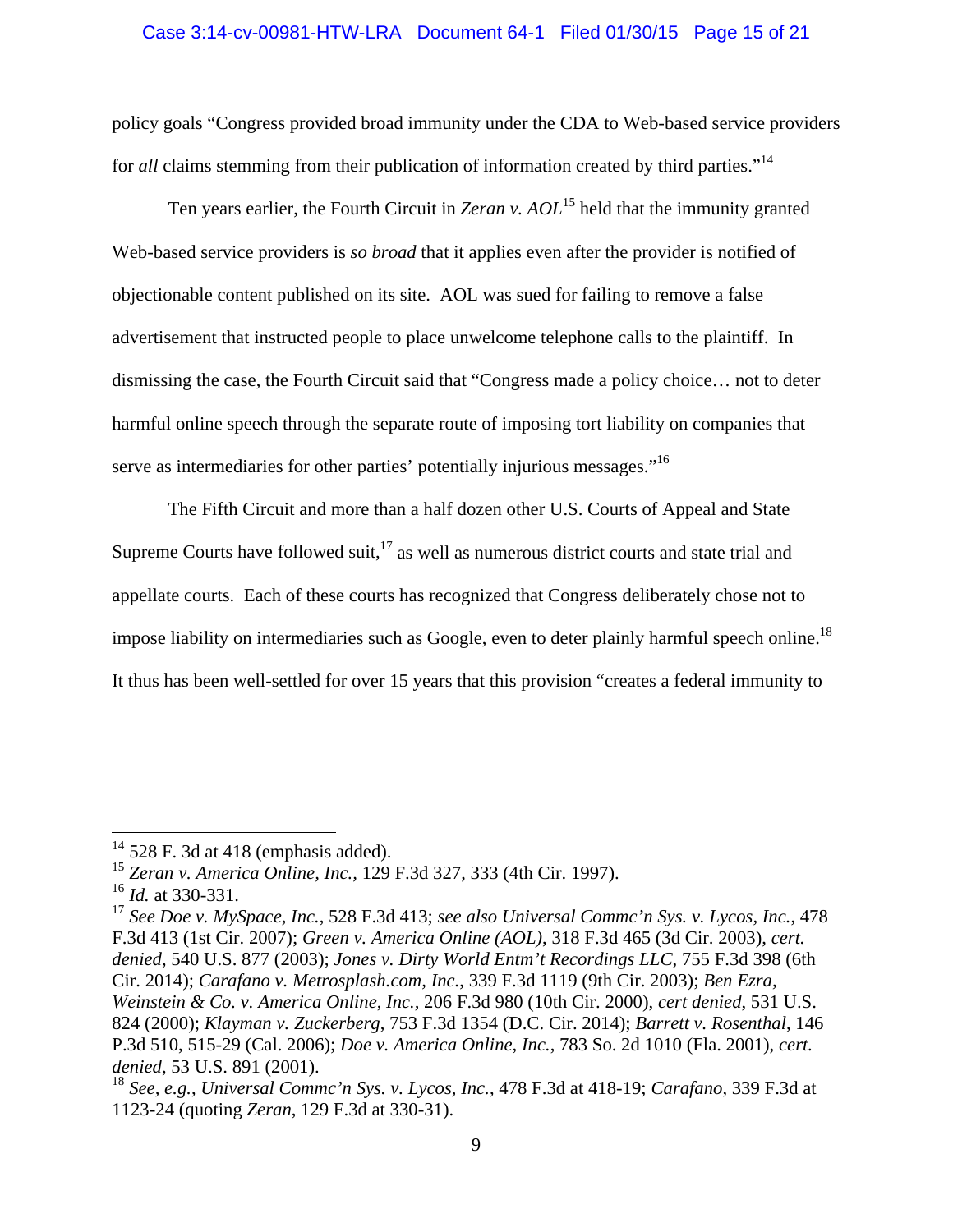### Case 3:14-cv-00981-HTW-LRA Document 64-1 Filed 01/30/15 Page 16 of 21

*any cause of action* that would make service providers liable for information originating with a third-party user of the service."<sup>19</sup>

## **B. The CDA confers immunity from the threat of litigation as well as from liability.**

By design, Section 230 is "quite robust," *Carafano*, 339 F.3d at 1123, and plainly precludes the Attorney General's position here. In *Roommates.com*, upon which the Attorney General relies, the Ninth Circuit emphasized that Section 230 was designed "to protect websites not merely from ultimate liability, but *from having to fight costly and protracted legal battles*."20

 The Fourth Circuit has consistently concurred: "Section 230 immunity, like other forms of immunity, is generally accorded effect at the first logical point in the litigation process. As we have often explained in the qualified immunity context, immunity is an *immunity from suit* rather than a mere defense to liability."21 Similarly, the Sixth Circuit observed in *Jones*, "[g]iven the role that the CDA plays in an open and robust internet by preventing the speech-chilling threat of the heckler's veto, we point out that determinations of immunity under the CDA should be resolved at an earlier stage of litigation."<sup>22</sup> It is perhaps in recognition of this broad protection from *suit* that some state attorneys general have lobbied, unsuccessfully, against Section 230 as a matter of public policy.<sup>23</sup> The refusal of legislatures to change federal law further reinforces, strongly, why this Court should enjoin any attempt here to circumvent Section 230 immunity.

<sup>19</sup> *Zeran*, 129 F.3d at 330.

<sup>20</sup> *Fair Housing Council of San Fernando Valley v. Roommates.com*, 521 F.3d 1157, 1175 (9th Cir. 2008) (emphasis added).

<sup>21</sup> *Nemet Chevrolet, Ltd. v. Consumeraffairs.com, Inc*., 591 F.3d 250, 254 (4th Cir. 2009) (internal quotation omitted).

<sup>&</sup>lt;sup>22</sup> *Jones*, 755 F.3d at 417. Google's requested relief is thus proper, the Attorney General's protestations regarding ripeness notwithstanding.

<sup>23</sup> *See* Decl. of Peter G. Neiman, Mem. in Supp. of Pl's. Mot. for TRO and Prelim. Inj., Exh. 12 at 1, ECF No. 17 (State AGs' 2013 letter demanding exemption of state criminal law from Section 230).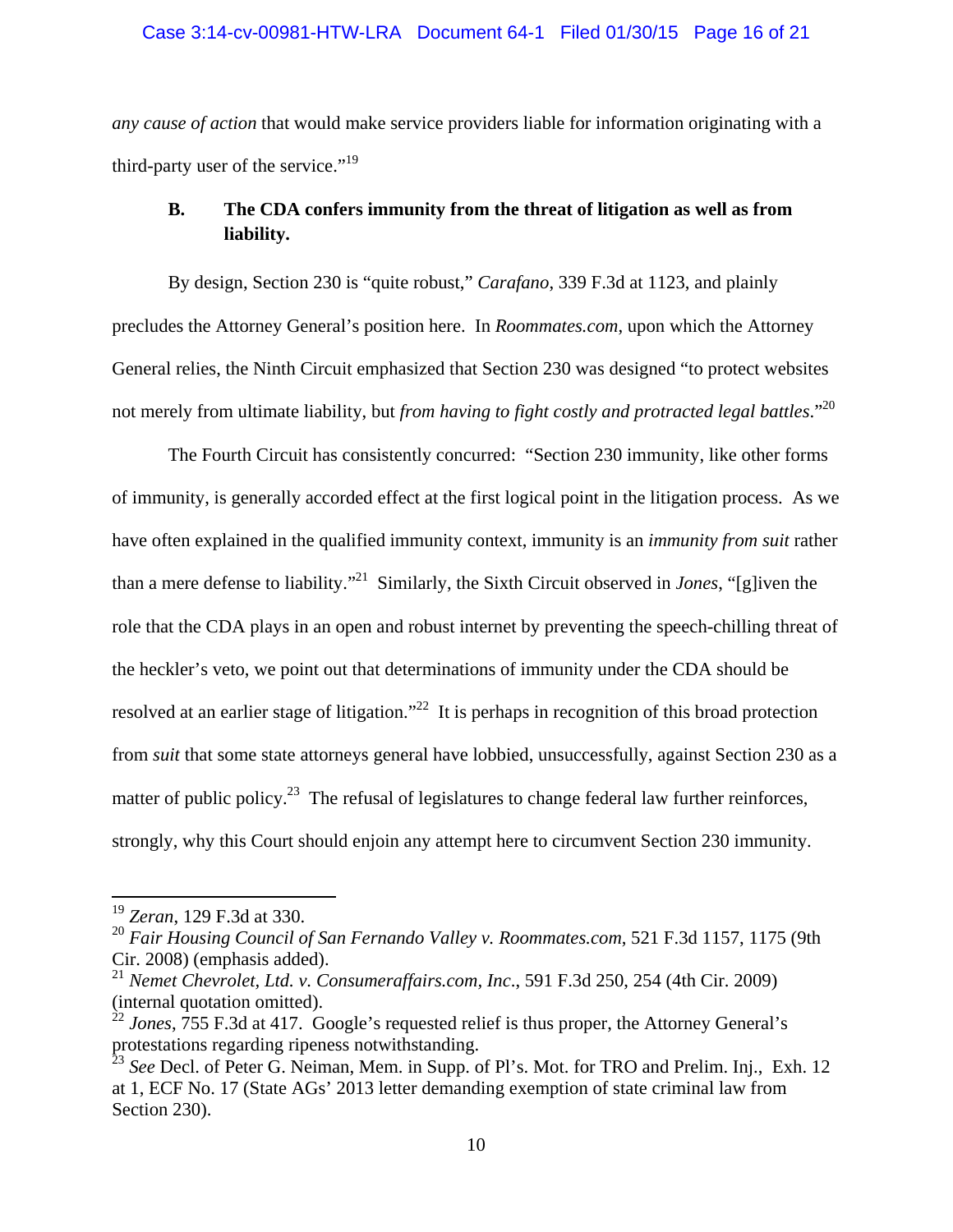## **IV. The Constitution Protects Internet Freedom Under the First Amendment and As a Matter of Federalism.**

The First Amendment affords a competitive, as well as civic, advantage to U.S. entities. It protects printing presses as well as newspapers. Since the trial of John Peter Zenger,<sup>24</sup> in 1733 U.S. law has recognized that there is no freedom of speech without the freedom to publish. From the standpoint of *amici*, U.S. exceptionalism in assiduously protecting the freedom to innovate as essential to the freedom to speak, has been what has secured and protected U.S. global leadership in developing new products and services.

# **A. Failing to enjoin the Attorney General from enforcing the subpoena would effectively vitiate U.S. citizens' and Internet service providers' rights to freedom of speech.**

Just as the actions of Attorney General Hood threaten Internet freedom, there is a growing international consensus that "[i]ntermediaries are increasingly important and empower end-users" and that "[l]imitations on their liability for the actions of users of their platforms have encouraged the growth of the Internet."<sup>25</sup> This amplifies and confirms the holding in *Zeran* 15 years ago that the risk of imposing liability on intermediaries poses a threat to freedom of speech in the "new and burgeoning Internet medium."<sup>26</sup> The free exchange of information is the cornerstone of the Internet. Broad state demands on intermediaries, large or small, run afoul of the federal government's objective to "preserve the vibrant and competitive free market that presently exists for the Internet and other interactive computer services."<sup>27</sup>

<sup>&</sup>lt;sup>24</sup> *See U.S. History, The Trial of John Peter Zenger, http://www.ushistory.org/us/7c.asp.* <sup>25</sup> *See* OECD, The Role of Internet Intermediaries in Advancing Public Policy Objectives, at 15

<sup>(2011),</sup>  http://www.oecd.org/internet/ieconomy/theroleofinternetintermediariesinadvancingpublicpolicyo

bjectives.htm. 26 *Zeran*, 129 F.3d at 330.

<sup>27</sup> *See* 47 U.S.C. § 230(b)(2).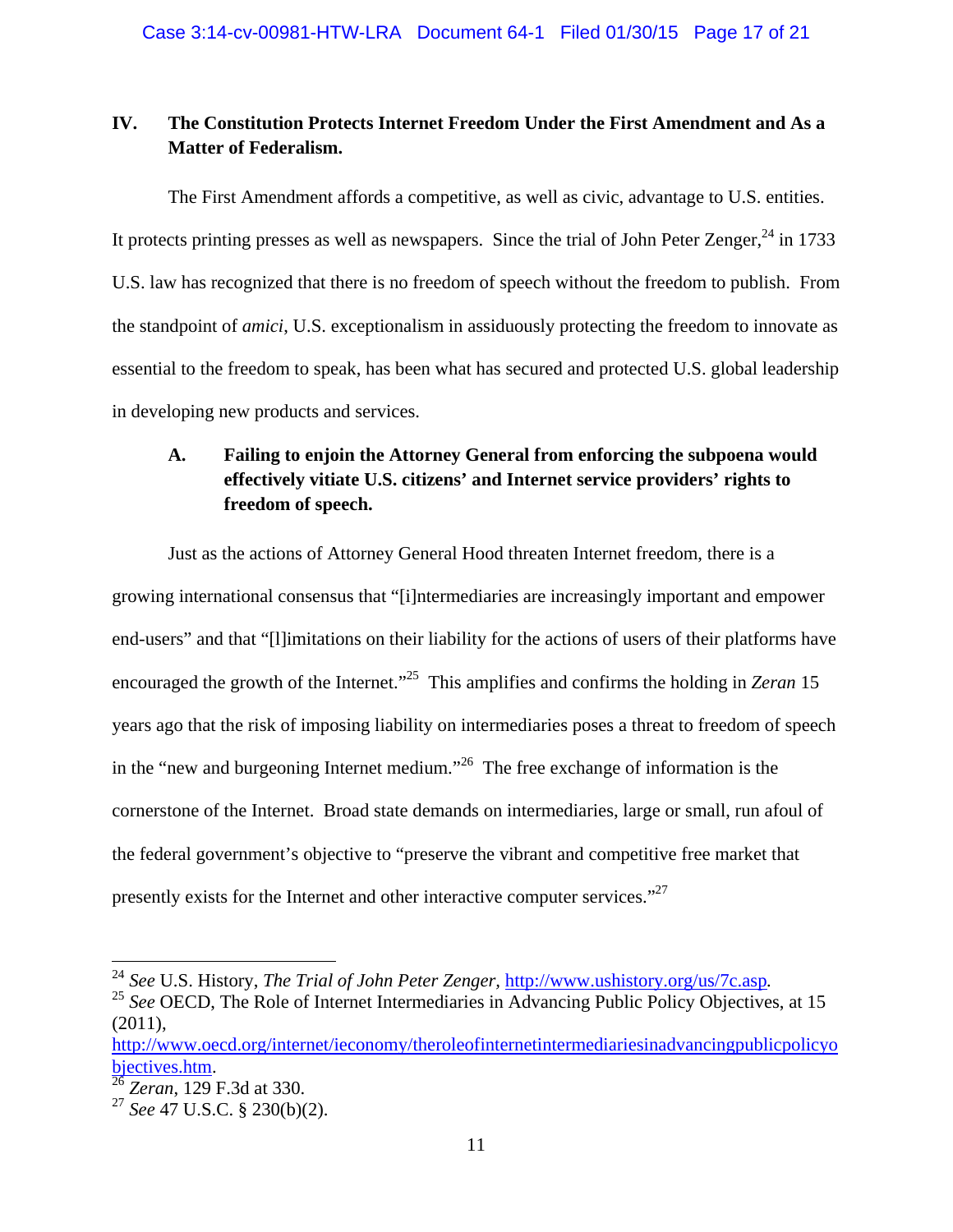### Case 3:14-cv-00981-HTW-LRA Document 64-1 Filed 01/30/15 Page 18 of 21

The Supreme Court has favored user empowerment tools over censorship as "less restrictive alternatives" of achieving the governmental interests.<sup>28</sup> The Attorney General's proposal for Google to block or pre-screen all content would be a turn in precisely the opposite direction. It would encourage officers of other states to follow suit in attempts to impose editorial prior restraint on web intermediaries. Fifty state officers, each with a public policy agenda, could impose on all Internet intermediaries vague and potentially conflicting obligations to pre-screen or block from search engines such as Google, platforms such as YouTube, all advertising, and any third-party content that any of them believes to be objectionable.<sup>29</sup> Speech and innovation cannot flourish in an environment where the most restrictive state law effectively dictates the content available on the Internet.

## **B. The Attorney General's requests for Google to block or pre-screen all content he finds objectionable or face retribution threatens to chill Google's exercise of free speech.**

Federal courts have held that search engines and video sharing platforms are protected by the First Amendment.<sup>30</sup> In opposition to Google's motion for a temporary restraining order and preliminary injunction, Attorney General Hood argues that "[n]otably absent from Google's complaint is any specific instance in which any constitutionally protected speech has actually been silenced or that Google has been forced to take any steps to remove otherwise protected

<sup>28</sup> *See Ashcroft v. ACLU*, 542 U.S. 656, 660-61 (2004).

 $29$  The Attorney General has even "requested a 24-hour link through which attorneys general can request that links to particular websites be removed from search results 'within hours.'" Mem. in Supp. of Pl's. Mot. for TRO and Prelim. Inj. at 1, 9-10, ECF No. 3.

<sup>30</sup> *Jian Zhang v. Baidu.com Inc.*, 10 F. Supp. 3d 433 (S.D.N.Y. 2014) (Search engine rankings are protected speech. The state can no more tell a search engine what results to publish than it can tell a newspaper what editorials to run); *Zieper v. Metzinger*, 474 F.3d 60 (2nd Cir. 2007) (A website hosting third-party video content is protected under the First Amendment and the First Amendment forbids threats of prosecution based upon protected speech).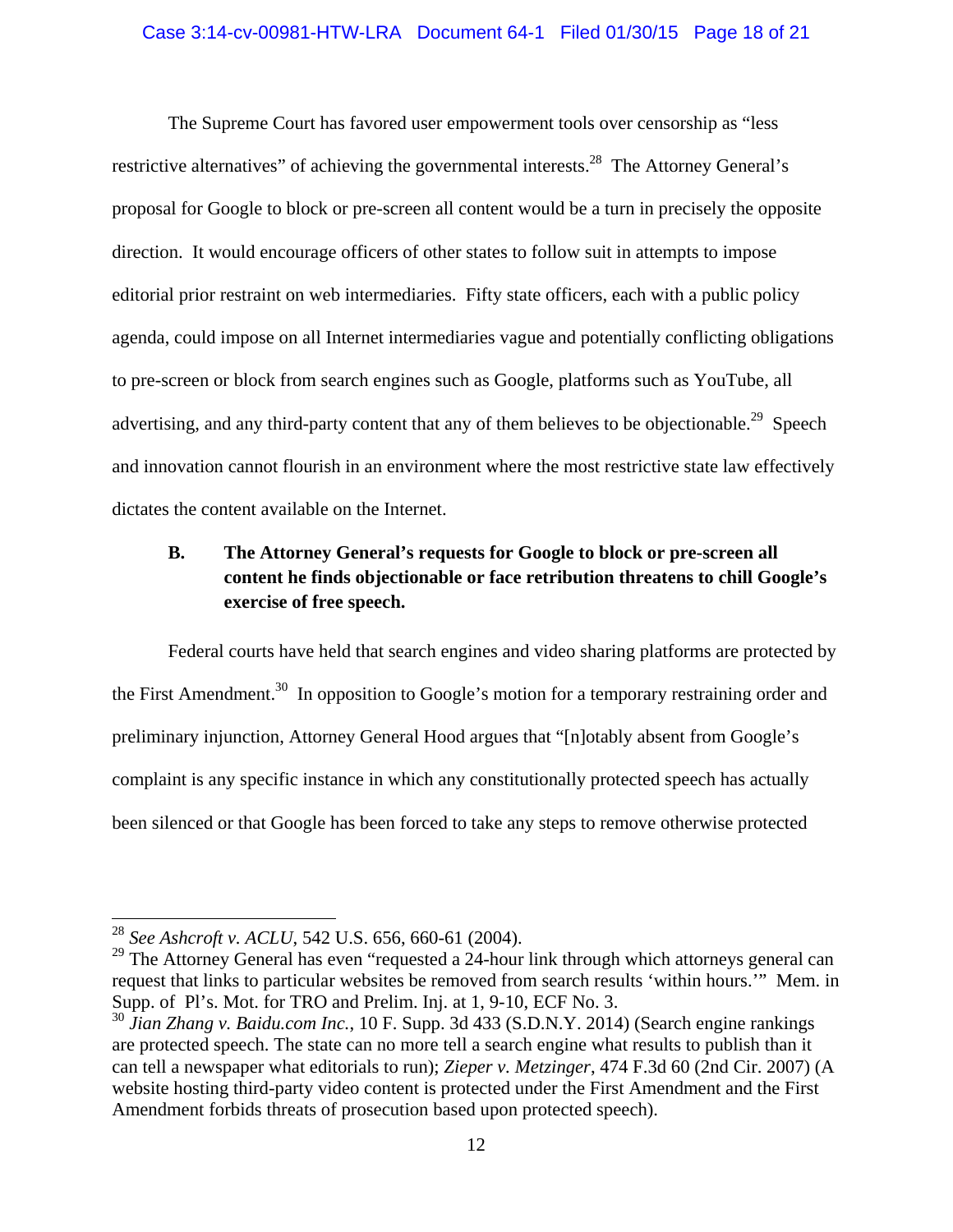#### Case 3:14-cv-00981-HTW-LRA Document 64-1 Filed 01/30/15 Page 19 of 21

speech as a result of the Attorney General's investigation."<sup>31</sup> General Hood incorrectly suggests a requirement for a showing of actual harm. The question, however, is propensity for harm – it is enough that his proposed conduct has the potential to chill the free exercise of speech.

The question of whether the government action is "sufficiently chilling" turns on whether it would "deter a person of ordinary firmness from the exercise of First Amendment rights."<sup>32</sup> The Attorney General's proposal seeks to force Google to offer only third-party content that the Attorney General finds acceptable. If Google does not accede, the Attorney General threatens criminal prosecution or civil litigation. These types of threats can deter a person from the exercise of First Amendment rights; indeed, Google admits that threats have already caused Google to alter its editorial decisions in an effort to assuage the Attorney General of Mississippi.<sup>33</sup> This our federal system, Constitution, laws, and world leadership in innovation cannot endure.

### **CONCLUSION**

Together, the First Amendment, CDA Section 230, and DMCA Section 512 comprise the unique legal foundation of the Internet, which enables almost \$8 trillion in commerce each year.<sup>34</sup> The Internet functions effectively due to the free exchange of information and ideas. The Internet's international landscape makes it unsuitable for state-by-state regulation. This is a principle Congress recognized early, and federal courts have upheld time and time again. The

 $31$  Mem. in Opp. to Pl's. Mot. for TRO and Prelim. Inj. at 10, ECF No. 34.

<sup>32</sup> *Cooksey v. Futrell*, 721 F. 3d 226, 236 (4th Cir. 2013) (quoting *Benham v. City of Charlotte*, 635 F.3d 129, 135 (4th Cir.2011)).

 $33$  Consolidated Mem. Br. in Opp. to Def's Mot. to Dismiss and in Rebuttal to Def.'s Resp. to Pl's. Mot. for a TRO and Prelim. Inj. at 25-29, ECF No. 53.

<sup>34</sup> McKinsey & Co., *Internet Matters: The Net's sweeping impact on growth, jobs and prosperity*, at 9 (2011),

http://www.mckinsey.com/insights/high\_tech\_telecoms\_internet/internet\_matters.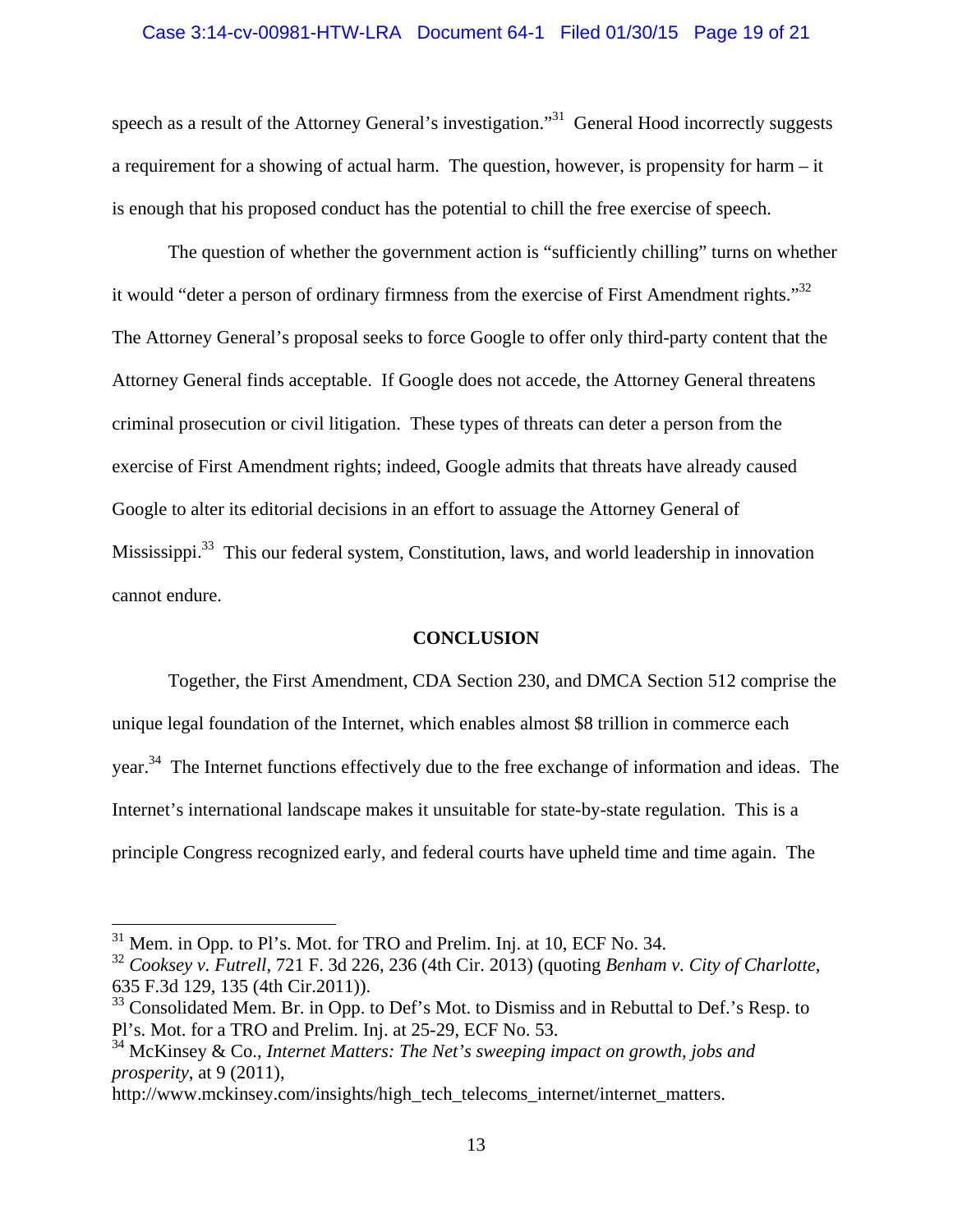### Case 3:14-cv-00981-HTW-LRA Document 64-1 Filed 01/30/15 Page 20 of 21

Internet is a global technology, and its continued growth depends upon uniformity in the legal rules affecting the liability of Internet-based service providers.

For the foregoing reasons, this court should enjoin any attempt by the Attorney General of Mississippi to enforce its subpoena upon Google pending resolution of Google's federal claims.

Respectfully submitted,

 */s/ Michael J. Bentley*  Margaret Oertling Cupples (MBN 9656) mcupples@babc.com J. William Manuel (MBN 9891) wmanuel@babc.com Michael J. Bentley (MBN 102631) mbentley@babc.om BRADLEY ARANT BOULT CUMMINGS LLP One Jackson Place 188 East Capitol Street, Suite 400 Jackson, MS 39201 Telephone: (601) 948-8000

Seth D. Greenstein\* sgreenstein@constantinecannon.com Robert S. Schwartz\* rschwartz@constantinecannon.com CONSTANTINE CANNON LLP 1001 Pennsylvania Avenue, NW Suite 1300 North Washington, D.C. 20004 Telephone: (202) 204-3500 Facsimile: (202) 204-3501

\**Pro Hac Vice* Motion Pending

Attorneys for *Amici Curiae* Consumer Electronics Association, Computer & Communications Industry Association & Engine